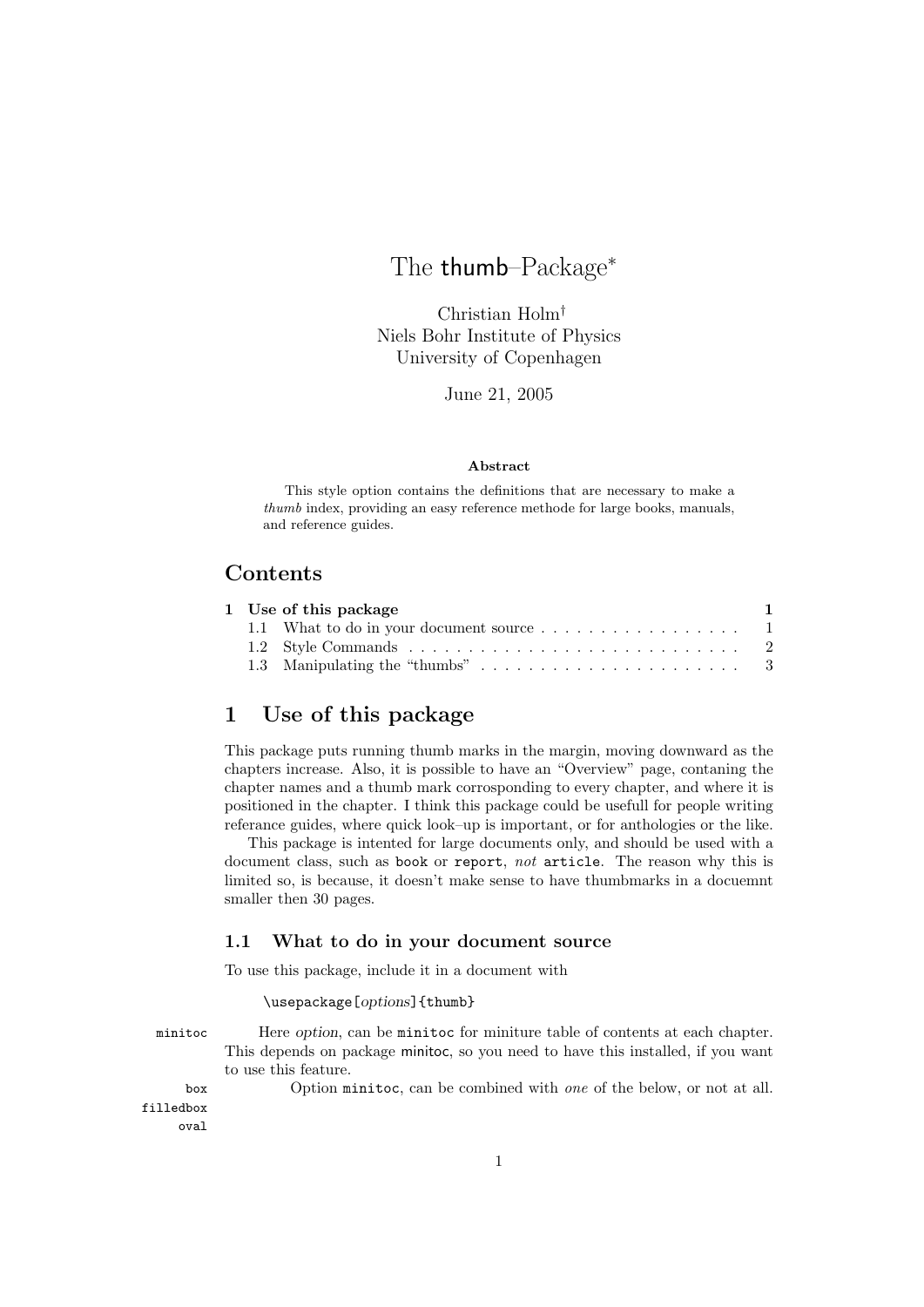In any case, of the options below, *only one* or less can be used. These options specify the *style* of the "thumbs". They are shown in figure 1

filledoval



Figure 1: "thumb" styles

Notice the style filledoval *cannot* be made any higher. This is due the the primitive drawning mechanisms of LAT<sub>E</sub>X without extension packages as epic etc..

The box and oval style, will extend the thumbs on the "overview page", to reach over the chapter name and number. This will effecually "frame" the chapter name with the thumb.

#### **1.2 Style Commands**

While the general style of the "thumbs" are selected by option to the package, it is also possible to say something more via commands.

#### \Overviewpage

First of, there is the "Overview page". To trigger this page, put \Overviewpage at the begining of your document. I think it should come just before the preface and the table of contents, but you may disagree.

This page will contain, the thumbs for all the capters. plus their names, printed next to there corrosponding thumb mark, and the title, author(s) and date of the

<sup>∗</sup>This file has version number v1.0 dated 97/12/24. The documentation was last revised on 97/12/24.

<sup>†</sup>This package id largely based on the work of Piet van Oosrum, in the package fancyhdr.